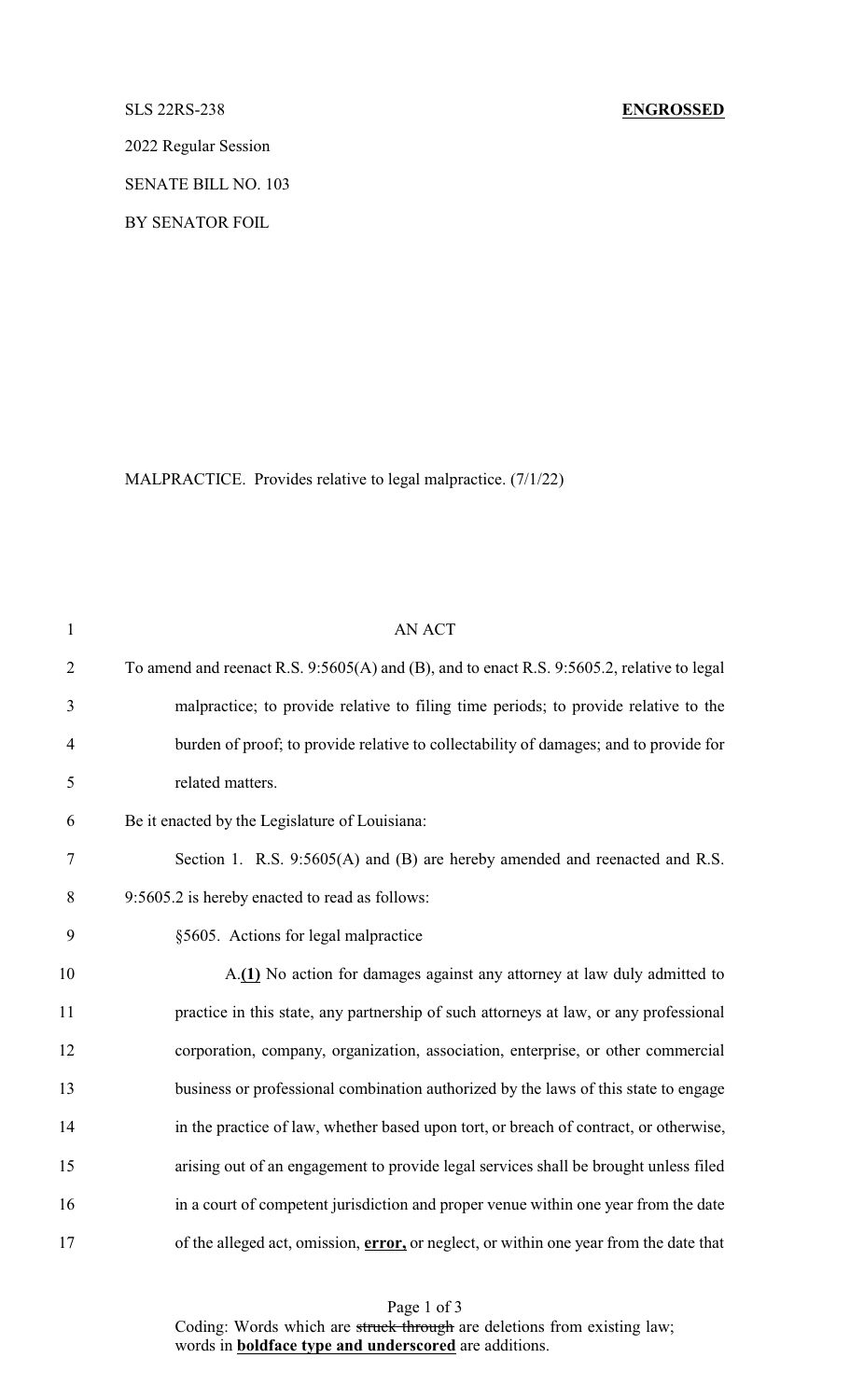| $\mathbf{1}$   | the alleged act, omission, or neglect is discovered or should have been discovered;         |
|----------------|---------------------------------------------------------------------------------------------|
| $\overline{2}$ | however, even as to actions filed within one year from the date of such discovery,          |
| 3              | in all events such actions shall be filed at the latest within three years from the date    |
| 4              | of the alleged act, omission, error, or neglect.                                            |
| 5              | (2) In addition to any other requirement in this Section, if an action for                  |
| 6              | damages against an attorney at law duly admitted to practice in this state is filed         |
| 7              | in a court of competent jurisdiction in this state, and that action is found to be          |
| 8              | timely under this Subsection, then the party bringing the action for damages                |
| 9              | shall prove, by a preponderance of the evidence:                                            |
| 10             | (a) The engagement to provide legal services would have resulted in a                       |
| 11             | collectable monetary award.                                                                 |
| 12             | (b) The value of the monetary award in the absence of the occurrence of                     |
| 13             | the alleged act, omission, error, or neglect by the attorney at law.                        |
| 14             | B. The provisions of this Section are remedial and apply to all causes of                   |
| 15             | action without regard to the date when the alleged act, omission, or neglect occurred.      |
| 16             | However, with respect to any alleged act, omission, error, or neglect occurring prior       |
| 17             | to September 7, 1990, actions must, in all events, be filed in a court of competent         |
| 18             | jurisdiction and proper venue on or before September 7, 1993, without regard to the         |
| 19             | date of discovery of the alleged act, omission, <b>error</b> , or neglect. The one-year and |
| 20             | three-year periods of limitation provided in Subsection A of this Section are               |
| 21             | peremptive periods within the meaning of Civil Code Article 3458 and, in                    |
| 22             | accordance with Civil Code Article 3461, may not be renounced, interrupted, or              |
| 23             | suspended.                                                                                  |
| 24             | $\ast$<br>$\ast$<br>∗                                                                       |
| 25             | §5605.2. Collectability rule                                                                |
| 26             | In any action for damages by a client against an attorney, the client's                     |
| 27             | recovery against the attorney shall be limited to the amount of damages which               |
| 28             | the attorney shows by a preponderance of the evidence would have been the                   |
| 29             | maximum amount of damages that the client could have collected in the client's              |
|                |                                                                                             |

Page 2 of 3 Coding: Words which are struck through are deletions from existing law; words in **boldface type and underscored** are additions.